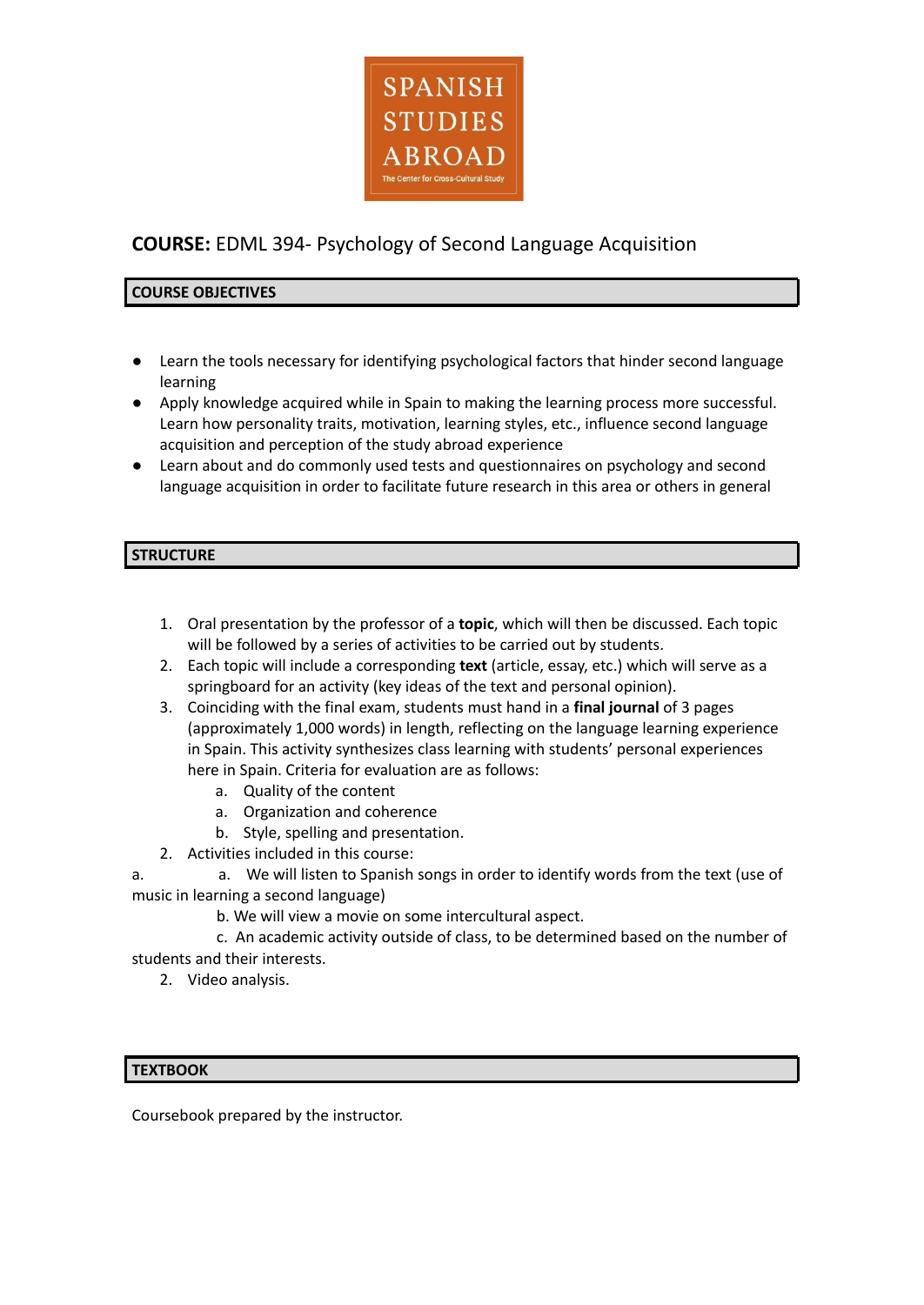

#### **EVALUATION**

Students will be evaluated on participation as well as contributions and willingness to collaborate in making the class function.

|    | <b>Written exam</b>  | 40%        |
|----|----------------------|------------|
| 0. | <b>Activities</b>    | 30%        |
| 0. | Participation        | 20%        |
| 0. | <b>Final journal</b> | <b>10%</b> |

### **1. OTHER REQUIREMENTS**

**Respect toward the instructor and classmates. Active participation in class.**

#### **1. TOPICS**

#### **WEEK 1**

## **Topic 0**: **Multidimensionality of second language learning: a merely linguistic matter?**

*Reading 1. Popular Ideas about Second Language Acquisition. Cómo dominar un idioma*. News article. Class activity. Ken Robinson video

#### **WEEK 2**

**Topic 1: Language, the mother tongue and acquisition. "Learning Abroad" Correction of activities on topic 1**

*Reading 2. MARTA BARALO (2010) COMO SE APRENDE LA LENGUA MATERNA*

- a. Do monkeys have anything interesting to say?
- a. Innatism, Interactionism, Behaviorism exercise.
- b. Lydia video <http://www.youtube.com/watch?v=G2XBIkHW954>
- c. BBC animal communication videos.

**WEEK 3**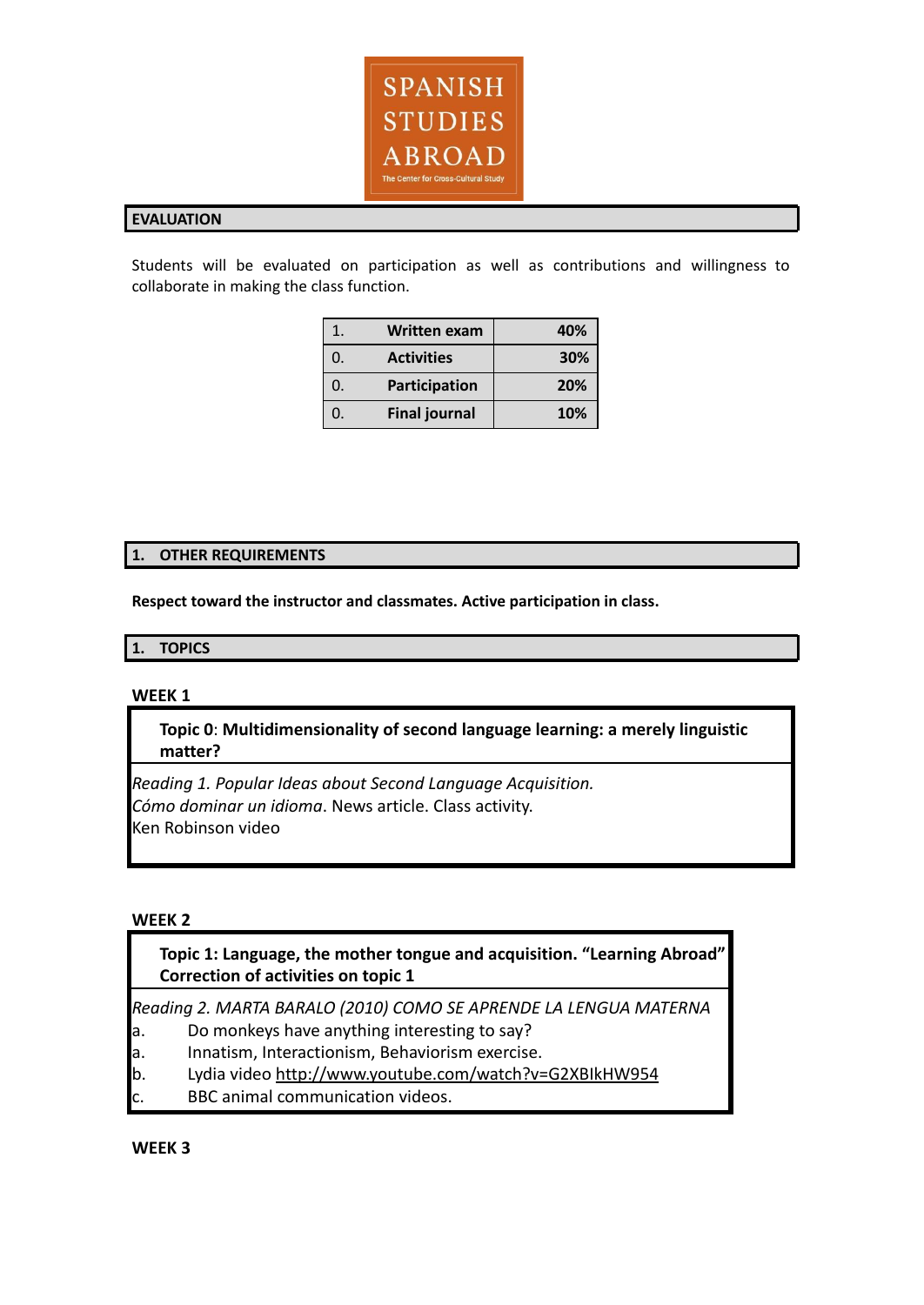

**Topic 2: Basic concepts in** *Second Language Acquisition***; Correction activities**

## **MONDAY**

**We will correct the activities from topic 2.**

## **Readings**:

Reading 3. Theoretical approaches to explaining. Essential conditions for SLA It is not good to teach children languages before the age of 10.

## **WEEK 4**

**Topic 3: Environmental factors affecting second language acquisition. Correction of activities**

Reading 4: Costa, A;Hernández, M; Baus, C. (2015) El cerebro bilingue . Mente y Cerebro 71: 34-41

a. Genie video <https://www.youtube.com/watch?v=hmdycJQi4QA>

a. Bialystock video

[http://www.youtube.com/watch?v=hW\\_qpta6zb4&feature=relmfu](http://www.youtube.com/watch?v=hW_qpta6zb4&feature=relmfu)

b. **Guest lecturer: Psycholinguistic aspects in second language learning**

## **WEEK 5**

**Topic 4: Intelligence and linguistic aptitude and their influence on second language acquisition. Correction of activities**

Reading 5.- Whilhem, K (2012) Así Hablo, Así Pienso Mente y Cerebro 52: 26-31

- a. MLAT, MSCEIT, IIMM
- a. CLIC PPR PROFESOR

## **WEEK 6**

**EXAM**

**WEEK 7**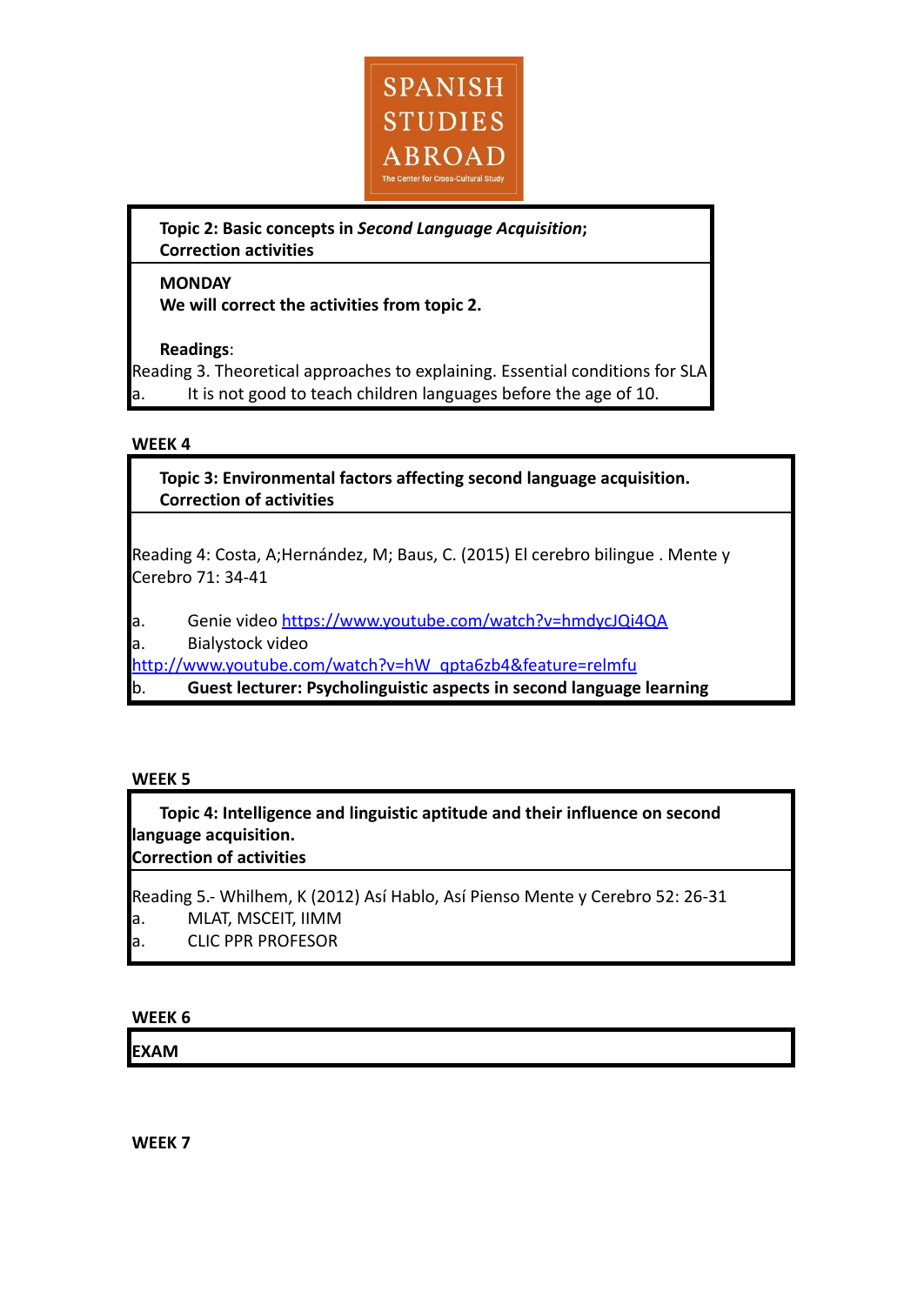

**Guest lecturer**

a.

## **WEEK 8**

**Monday: MOVIE**

WEDNESDAY Correction activities **Topic 5: Anxiety and its types** We will do a role play on Role-Playing about the article Style Wars: A source of anxiety in language classrooms.

### **WEEK 9**

**Topic 6 Motivation. Types of motivation and their influence on second language learning.**

**Correction activities Topic 6**

Reading 6: Keys to motivation

a. Activity on Green, C.F (1999) Categorising Motivational Drives in Second Language Acquisition Language

a. Video Self-Determination Theory <https://www.youtube.com/watch?v=v84XxJkqvbU&t=4s>

### **WEEK 10**

**Topic 7: Personality traits and their influence on second language learning.**

Reading 7: Caldwell Harris (2015) El efecto del idioma extranjero Mente y Cerebro, 71: 48-71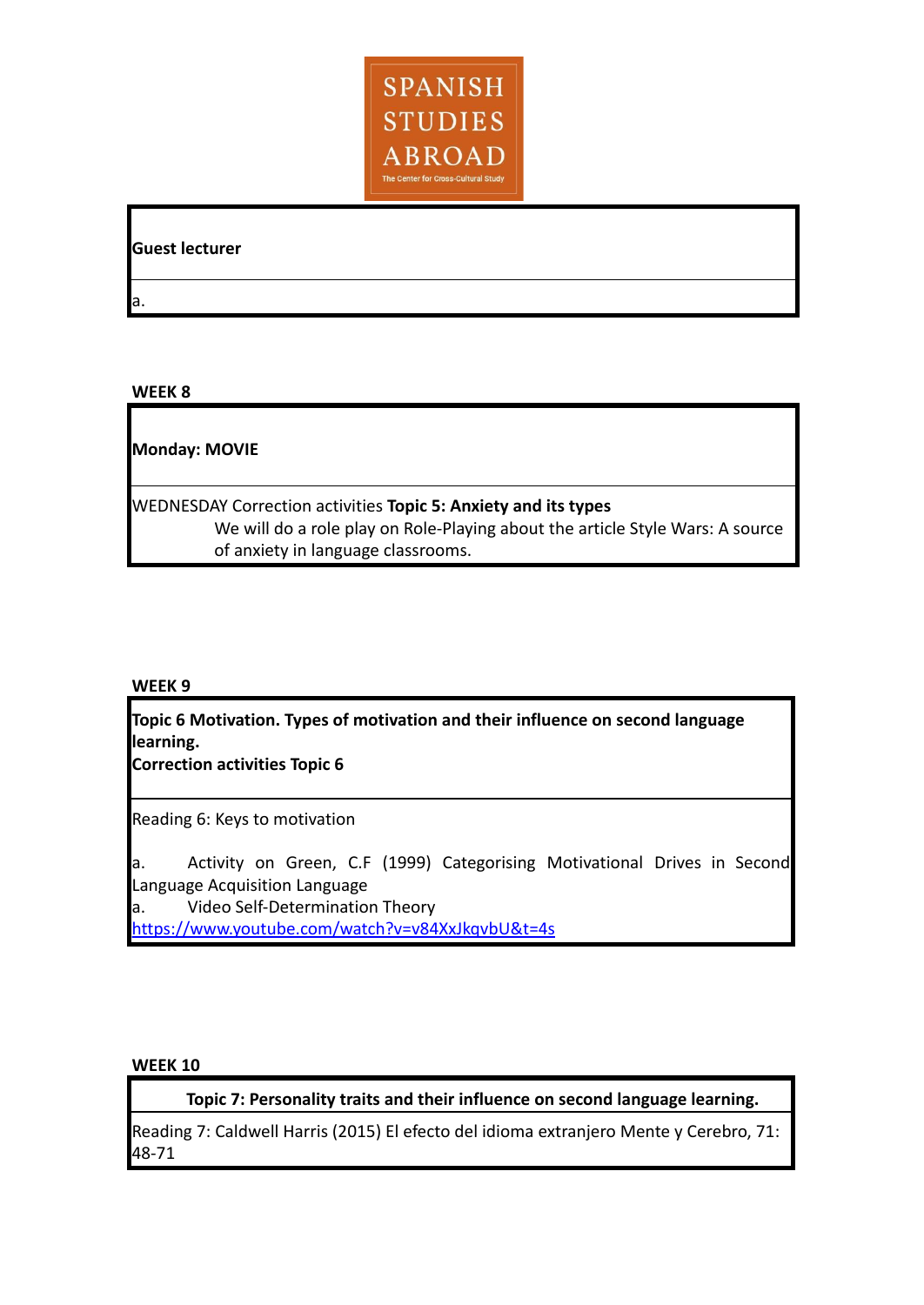

### NEOPIR

0. NOV Guest lecturer. Psychology Department, Universidad de Sevilla

### **WEEK 11**

 **Topic 8. Learning styles and their influence on learning a second language Correction of activities**

Reading 8 Estrategias de Aprendizaje de una Segunda Lengua. Mente y Cerebro

- **a.** Completion of style tests and commonly used strategies
- **a.** Role play on article: Style Wars: A source of anxiety in language classrooms.
- **b.** Learning Styles don´t exist! <https://www.youtube.com/watch?v=sIv9rz2NTUk>

#### **WEEK 11**

Topic 9. Second language learning models

Topic 9 and due date for final project

### **RECOMMENDED BIBLIOGRAPHY**

**- Bialystock**, Ellen (1994) *In other words: The science and psychology of second-language learning*. New York: Basic books.

**- Cohen**, Andrew (1998) *Strategies in learning and using a second language*. London: Longman.

**- Edgcumbe**, Rose (1981) Toward a Developmental Line for the Acquisition of Language, *The Psychoanalytic Study of the Child*, 36:71-103.

**- Ehrman**, Madeline (1996) *Understanding Second Language Difficulties*. London: Sage Publications.

**- Ehrman**, Madeline (1998) *Interpersonal dynamics in second language acquisition. The visible invisible and classroom*. London: Sage Publications.

**- Harley**, B. (edit.) (1990) *The development of second language proficiency*. Cambridge: Cambridge University Press.

**- Katan**, Anny (1961) Some thoughts about the role of Verbalization in Early Childhood, *The Psychoanalytic Study of the Child*, 16:184-188.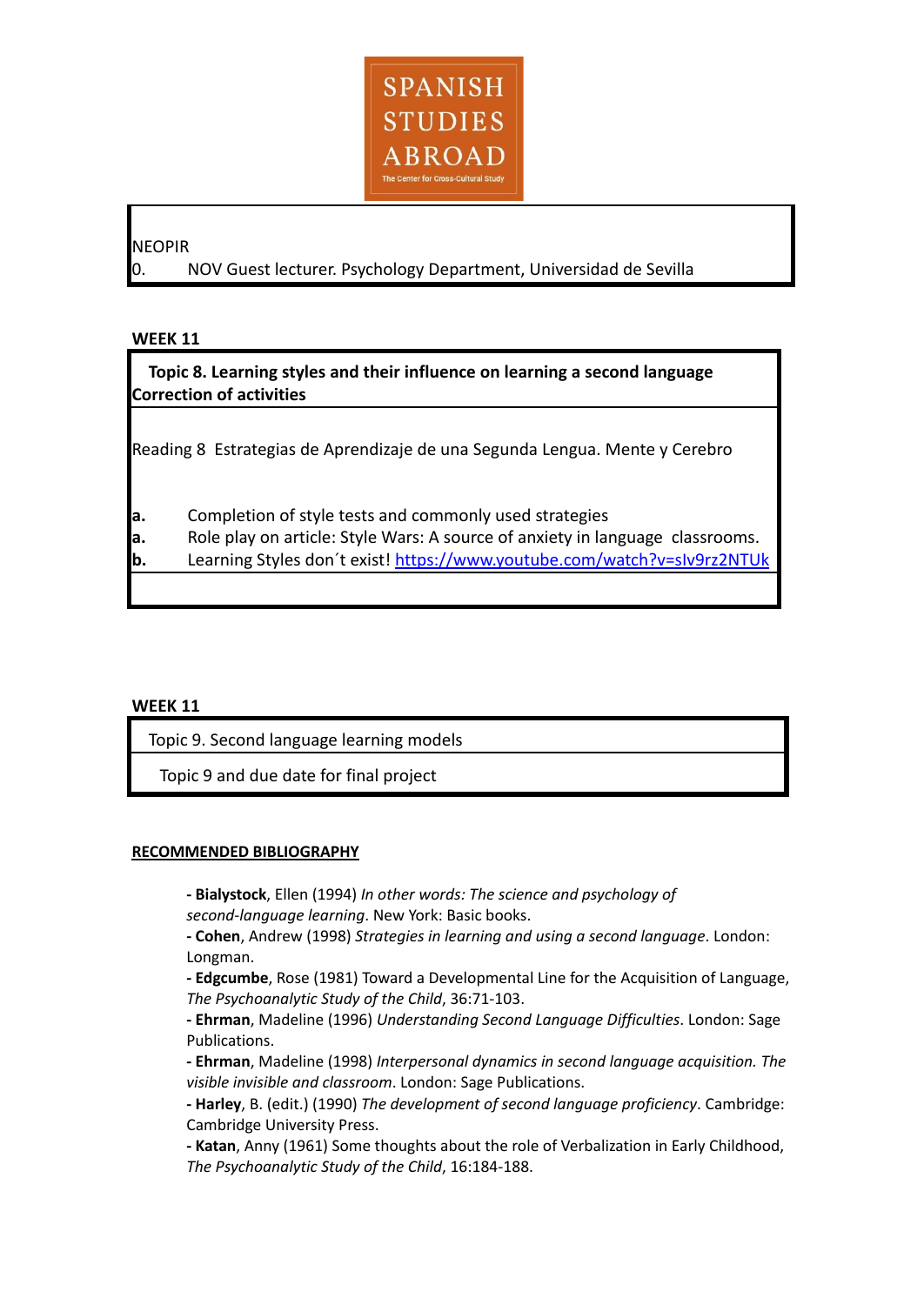

**- Larsen**-**Freeman**, Diane (1991) *An introduction to Second language acquisition research*. New York: Longman

**- Littlewood**, Williams (1999) *Foreign and second language learning*. Cambridge: Cambridge University Press.

**- McDonogh**, Steven H. (1995) *Strategy and skill in learning a foreign language*. London: Paston Press.

**- Oxford**, Rebecca (1996) *Language learning strategies around the world*. Honolulu: University of Hawaii.

**- Phillips**, Elaine (1999) *Affect in foreign language and Second Language learning.* Boston: McGraw-Hill.

**- Stengel**, Erwing (1939) On learning a New Language, *International Journal of Psycho-Analysis*, 20: 471-479.

## **[MOTIVATION](http://jerome.stjohns.edu:81/login?url=http://search.proquest.com/docview/216979275?accountid=14068) AND SLA**

Engin, A. O. (2009). Second language learning success and [motivation.](http://jerome.stjohns.edu:81/login?url=http://search.proquest.com/docview/228626222?accountid=14068) *Social Behavior and [Personality,](http://jerome.stjohns.edu:81/login?url=http://search.proquest.com/docview/228626222?accountid=14068) 37*(8), 1035-1041.

Jafari, S. S. (2013). Motivated learners and their success in learning a second language. Theory and Practice in Language Studies, 3(10), 1913-1918.

Manshaee, G., Dastnaee, T. M., Seidi, A., & Davoodi, A. (2014). Comparison of critical thinking in students interested and uninterested in learning a second language. *Theory and Practice in Language Studies, 4*(4), 792-799.

[T](http://jerome.stjohns.edu:81/login?url=http://search.proquest.com/docview/216979275?accountid=14068)am, F. W. (2009). Motivation in learning a second language: Exploring the [contributions](http://jerome.stjohns.edu:81/login?url=http://search.proquest.com/docview/1471343731?accountid=14068) of family and classroom processes. *Alberta Journal of [Educational](http://jerome.stjohns.edu:81/login?url=http://search.proquest.com/docview/1471343731?accountid=14068) Research, 55*(1), 73-91.

Ushida, E. (2005). The Role of Students? Attitudes and [Motivation](http://dx.doi.org/10.2224/sbp.2009.37.8.1035) In Second Language Learning In Online [Language](http://dx.doi.org/10.2224/sbp.2009.37.8.1035) Courses. *Calico Journal, 23*(1), 49.

#### **[ADJUSTING](http://jerome.stjohns.edu:81/login?url=http://search.proquest.com/docview/750581068?accountid=14068) TO A FOREIGN CONTEXT AND SLA**

Awad, G. (2014). Motivation, persistence, and cross-cultural awareness: a study of college students learning foreign languages. *Academy of Educational Leadership Journal, 18*(4), 97-116.

Díaz-campos, M. (2004). Context of Learning in the Acquisition of Spanish Second Language Phonology. *Studies in Second Language Acquisition, 26*(2), 249-273.

Herold, M. E. (2012). Second language learning: Cultural adaptation processes in [international](http://jerome.stjohns.edu:81/login?url=http://search.proquest.com/docview/750581068?accountid=14068) graduate students in U.S. universities. *Journal of [International](http://jerome.stjohns.edu:81/login?url=http://search.proquest.com/docview/750581068?accountid=14068) Students, 2*(1), 124-125.

Khansir, A. A., Jafarizadegan, N., & Karampoor, F. (2016). Relation between socio-economic status and motivation of learners in learning English as a foreign language. *Theory and Practice in Language Studies, 6*(4), 742-750.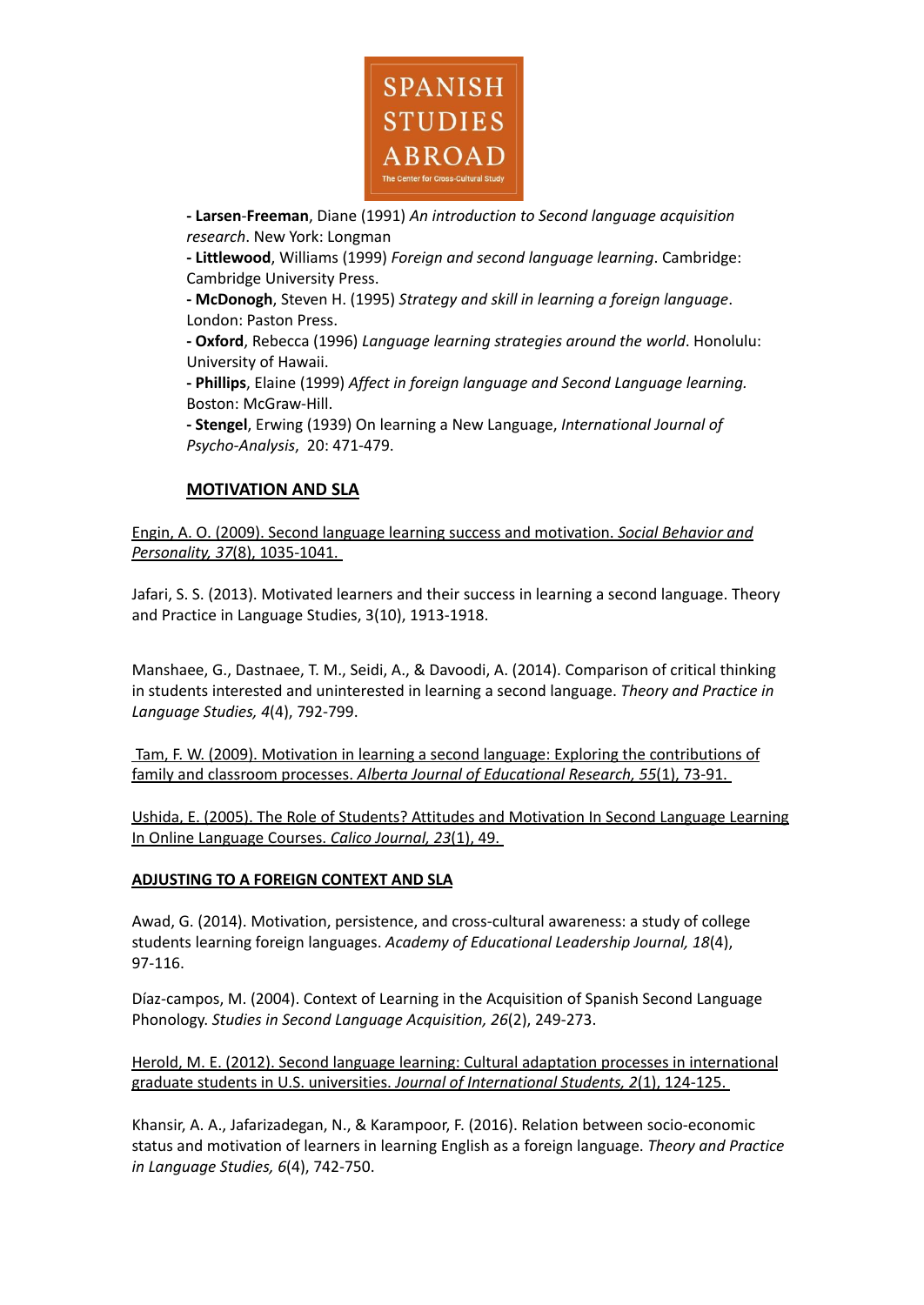

Minami, M. (2004). Culture as the Core: Perspectives on Culture in Second Language Learning. *Studies in Second Language Acquisition,26*(4), 629-630. Pecherskikh, T. F., & Shishkina, I. V. (2015). Analysis of early foreign languages learning abroad. *Education and Science without Borders,6*(12), 76-80.

Trofimovich, P., & Turuseva, L. (2015). Ethnic identity and second language learning. *Annual Review of Applied Linguistics, 35*, 234-252.

#### **SECOND LANGUAGE LEARNING [STRATEGIES](http://jerome.stjohns.edu:81/login?url=http://search.proquest.com/docview/1355247320?accountid=14068) & STYLES**

Bargiel-Matusiewicz, K., & Bargiel-Firlit, A. (2009). Correction techniques preferred by students during the process of learning a foreign language.*Psychology of Language and Communication, 13*(1), 39.

Castro, O., & Peck, V. (2005). Learning styles and foreign language learning difficulties. Foreign Language Annals, 38(3), 401-409.

[DeKeyser,](http://jerome.stjohns.edu:81/login?url=http://search.proquest.com/docview/1355247320?accountid=14068) R. (2010). Practice for second language learning: Don't throw out the baby with the bathwater. *International Journal of English Studies, 10*(1), [155-165,170.](http://jerome.stjohns.edu:81/login?url=http://search.proquest.com/docview/1355247320?accountid=14068)

Felder, R. M., & Henriques, E. R. (1995). Learning and teaching styles in foreign and second language acquisition. *Foreign Language Annals, 28*(1), 21.

Gogokhia, R., & Imedadze, N. (2011). A study of foreign language learning styles used by georgian students. *Psychology of Language and Communication,15*(2), 121.

Jacobsen, C. (2015). The impact of listening strategy instruction on the learning of english and an additional foreign language. *Malaysian Journal of ELT Research, 11*(1), 17-40.

Lafford, B. A. (2004). The effect of the context of learning on the use of communication strategies by learners of Spanish as a second language. *Studies in Second Language Acquisition, 26*(2), 201-225.

Oxford, R. L. (2011). Strategies for learning a second or foreign language. *Language Teaching, 44*(2), 167-180.

#### **[ANXIETY](http://jerome.stjohns.edu:81/login?url=http://search.proquest.com/docview/837192710?accountid=14068) AND SLA**

Ewald, J. D. (2007). Foreign language learning anxiety in upper-level classes: Involving students as researchers. *Foreign Language Annals, 40*(1), 122-142.

Mohammadi, E. G., Biria, R., Koosha, M., & Shahsavari, A. (2013). The relationship between foreign language anxiety and language learning strategies among university students. *Theory and Practice in Language Studies, 3*(4), 637-646.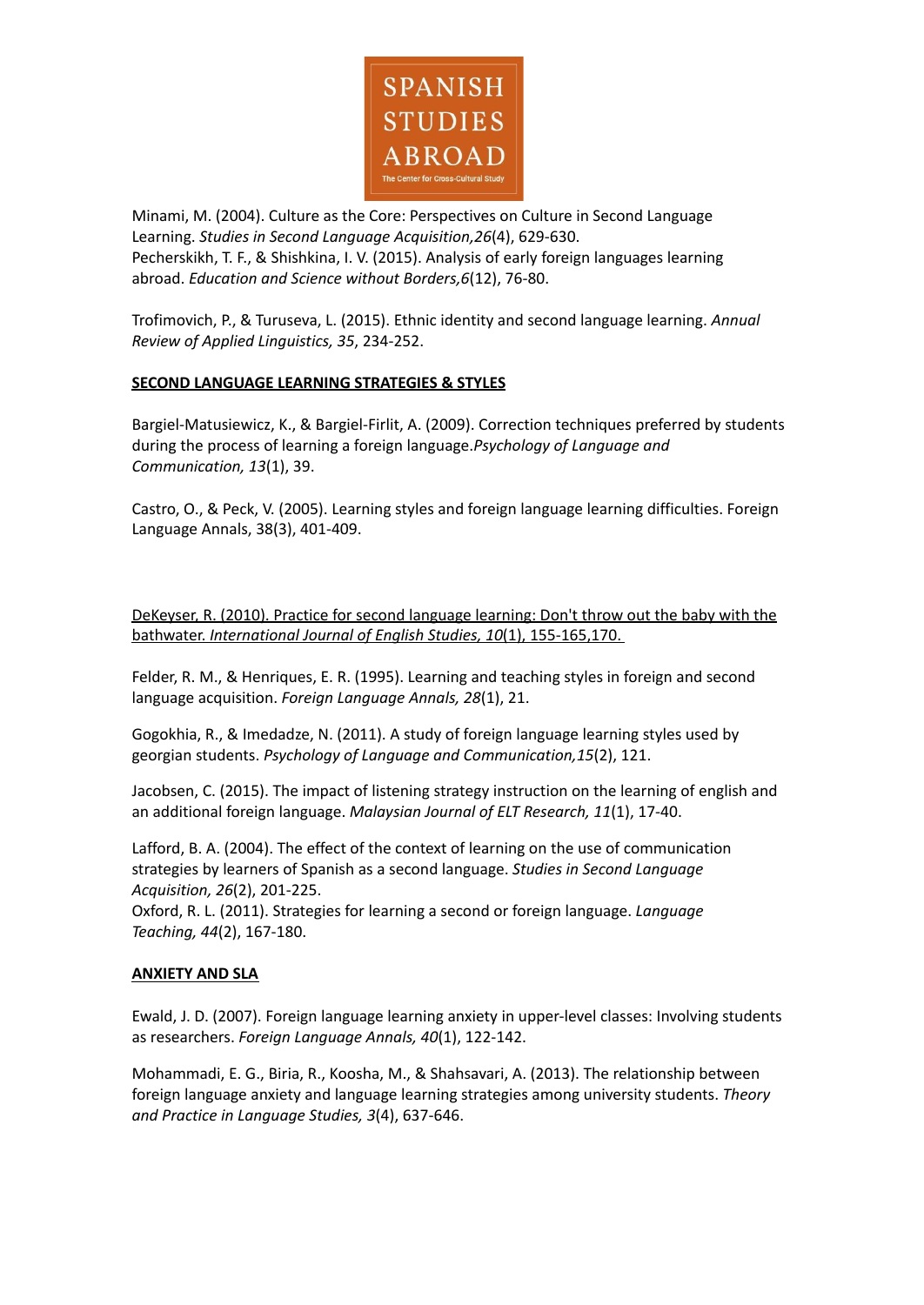

Pichette, F. (2009). Second language anxiety and distance language learning. *Foreign [Language](http://jerome.stjohns.edu:81/login?url=http://search.proquest.com/docview/837192710?accountid=14068) [Annals,](http://jerome.stjohns.edu:81/login?url=http://search.proquest.com/docview/837192710?accountid=14068) 42*(1), 77-93.

Tsai-Yu, C., & Chang, G. B. Y. (2004). The relationship between foreign language anxiety and learning difficulties. *Foreign Language Annals, 37*(2), 279-289.

#### **SLA AND LEARNING DISABILITIES**

DiFino, S. M., & Lombardino, L. J. (2004). Language learning disabilities: The ultimate foreign language challenge. *Foreign Language Annals, 37*(3), 390-400.

Leons, E., Herbert, C., & Gobbo, K. (2009). Students with learning disabilities and AD/HD in the foreign language classroom: Supporting students and instructors. *Foreign Language Annals, 42*(1), 42-54.

Simon, C. S. (2000). Dyslexia and learning a foreign language: A personal experience. *Annals of Dyslexia, 50*, 155-87.

Sparks, R. L. (2006). Is there a "disability" for learning a foreign language? *Journal of Learning Disabilities, 39*(6), 544-57.

Wight, M. C. S. (2015). Students with learning disabilities in the foreign language learning environment and the practice of exemption. *Foreign Language Annals, 48*(1), 39-55.

#### **[PERSONALITY](http://jerome.stjohns.edu:81/login?url=http://search.proquest.com/docview/216013496?accountid=14068) AND SLA**

Ganguly, S. R. (1996). Personality factors in second language learning: A [psycho-social](http://jerome.stjohns.edu:81/login?url=http://search.proquest.com/docview/216013496?accountid=14068) perspective. *[Psycho-Lingua,](http://jerome.stjohns.edu:81/login?url=http://search.proquest.com/docview/216013496?accountid=14068) 26*(2), 67-78.

Gayle, G. M. (1981). [Personality,](http://jerome.stjohns.edu:81/login?url=http://search.proquest.com/docview/58105461?accountid=14068) motivation, and second language learning. *Canadian Journal of [Education,](http://jerome.stjohns.edu:81/login?url=http://search.proquest.com/docview/58105461?accountid=14068) 6*(3), 55-67.

Lalonde, R. N., & Gardner, R. C. (1984). Investigating a causal model of second language acquisition: Where does personality fit? *Canadian Journal of Behavioural Science/Revue Canadienne Des Sciences Du Comportement, 16*(3), 224-237.

Robinson, P. (2001). Individual differences, cognitive abilities, aptitude complexes and learning conditions in second language acquisition. *Second Language Research, 17*(4), 368-392. Robinson, D., Gabriel, N., & Katchan, O. (1994). Personality and second language learning. Personality and Individual Differences, 16(1), 143-157.

#### **BRAIN COGNITION AND SLA**

Goo, J., & Randall, M. (2009). Memory, psychology and second language learning. *Studies in Second Language Acquisition, 31*(1), 126-127.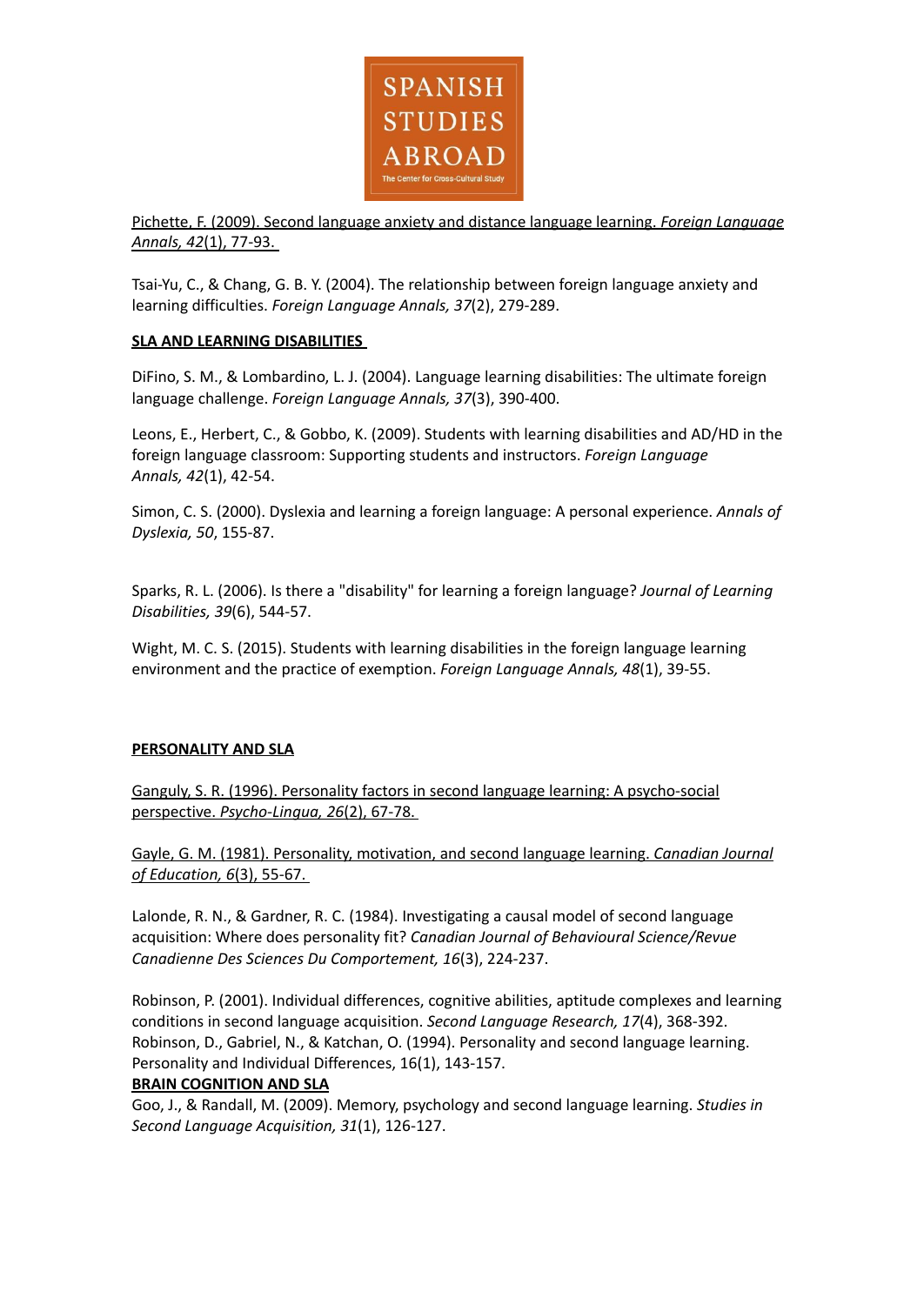

Mårtensson, J., Eriksson, J., Bodammer, N. C., Lindgren, M., Johansson, M., Nyberg, L., & Lövdén, M. (2012). Growth of language-related brain areas after foreign language learning. *NeuroImage, 63*(1), 240-244.

McLaughlin, J., Osterhout, L., & Kim, A. (2004). Neural correlates of second-language word learning: Minimal instruction produces rapid change. *Nature Neuroscience, 7*(7), 703-4. Roots, R. (2006). The neurobiology of learning: perspectives from second language acquisition. *Studies in Second Language Acquisition,28*(4), 643-645. Swain, M. (2013). The inseparability of cognition and emotion in second language learning. *Language Teaching, 46*(2), 195-207.

Van Hell, J.,G., & Tokowicz, N. (2010). Event-related brain potentials and second language learning: Syntactic processing in late L2 learners at different L2 proficiency levels. *Second Language Research, 26*(1), 43-74.

White, E. J., Genesee, F., & Steinhauer, K. (2012). Brain responses before and after intensive second language learning: Proficiency based changes and first language background effects in adult learners. *PLoS One, 7*(12)

## **RESEARCH AND SLA**

Hulstijn, J. H. (2005). Theoretical and empirical issues in the study of implicit and explicit second-language learning: Introduction. *Studies in Second Language Acquisition, 27*(2), 129-140.

Jourdenais, R. (2004). Appraising research in second language learning: a practical approach to critical analysis of quantitative research. *Studies in Second Language Acquisition, 26*(3), 495-496.

Motha, S. (2009). Review of doctoral research in second-language teaching and learning in the united states (2006-2007) *Language Teaching,42*(2), 234-255.

Roberts, L. (2012). Psycholinguistic techniques and resources in second language cquisition research. *Second Language Research, 28*(1), 113-127.

Tremblay, A. (2011). Proficiency assessment standards in second language

Acquisition research. *Studies in Second Language Acquisition, 33*(3), 339-372.

Wang, S., & V, C. (2012). Web 2.0 and second language learning: What does the research tell us? *CALICO Journal, 29*(3), 412-n/a.

Wakabayashi, S. (2003). Contributions of the study of japanese as a second language to our general understanding of second language acquisition and the definition of second language acquisition research. *Second Language Research, 19*(1), 76-94.

Wilson, R., & Dewaele, J. (2010). The use of web questionnaires in second language acquisition and bilingualism research. *Second Language Research,26*(1), 103-123.

## **OTHERS**

Baker, W., Trofimovich, P., Flege, J. E., Mack, M., & Halter, R. (2008). Child-adult differences in second-language phonological learning: The role of cross-language similarity. *Language and Speech, 51*, 317-42.

Graham, S. (2006). A study of students' metacognitive beliefs about foreign language study and their impact on learning. *Foreign Language Annals,39*(2), 296-309.